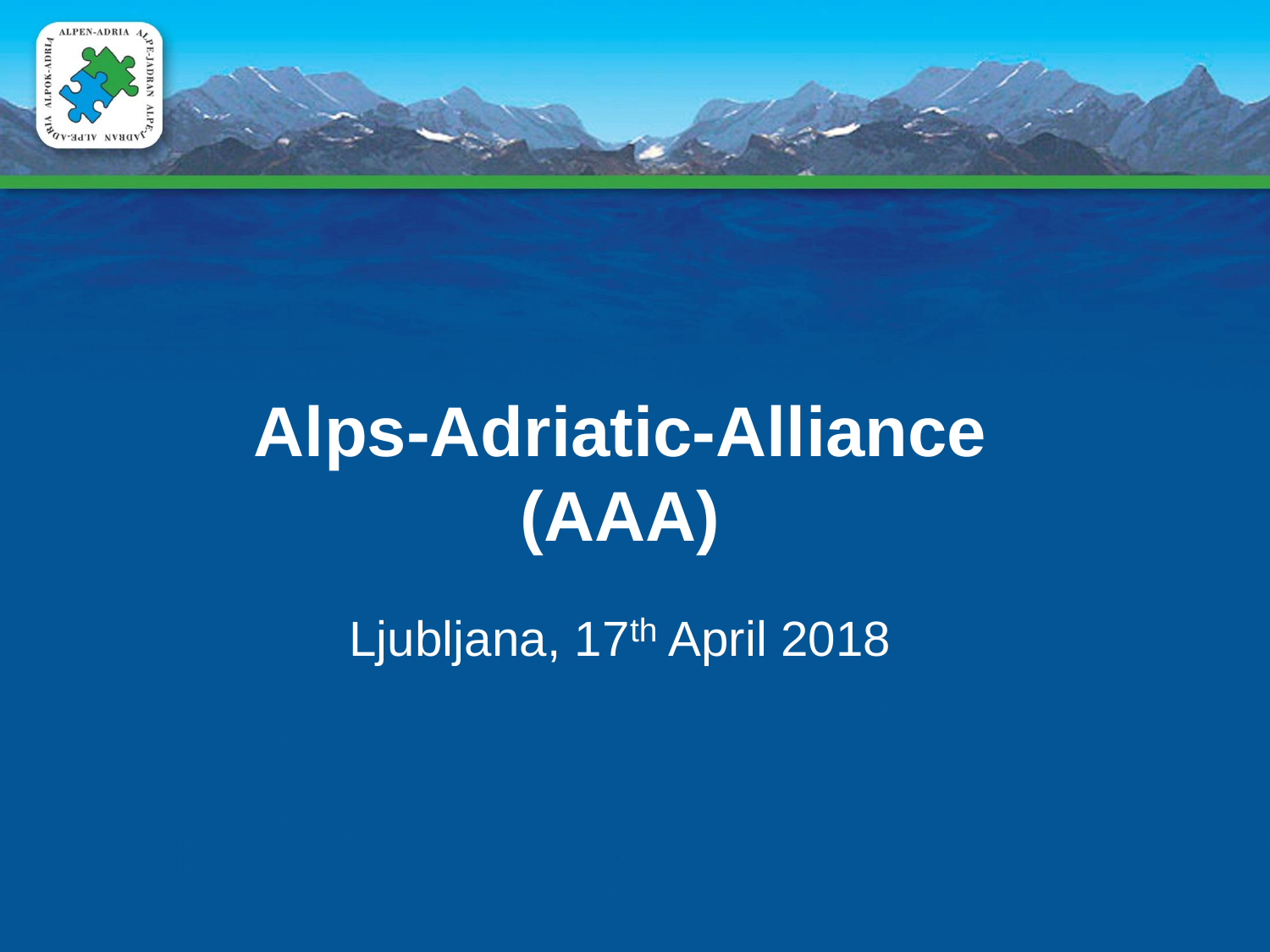

#### **Date of Foundation: November 22nd 2013**

**Legal Status:** The AAA is based on political will expressed through a joint declaration

#### **Current Regular Members:**

- 3 Austrian Regions: Burgenland , Kärnten, Steiermark
- 7 Croatian Counties: Istra, Karlovac, Krapina-Zagorje, Koprivnica Križevci, Međimurje, Primorje-Gorski kotar, Varaždin
- 1 Hungarian County: Vas
- Slovenia represented by SKUPNOST OBČIN SLOVENIJE (*SOS -* Association of Municipalities and Towns of Slovenia)

#### **Current Associate Members:**

Club Tre Popoli, Sanicademia, SGZ - Slovenian Economic Association Carinthia (all from Carinthia)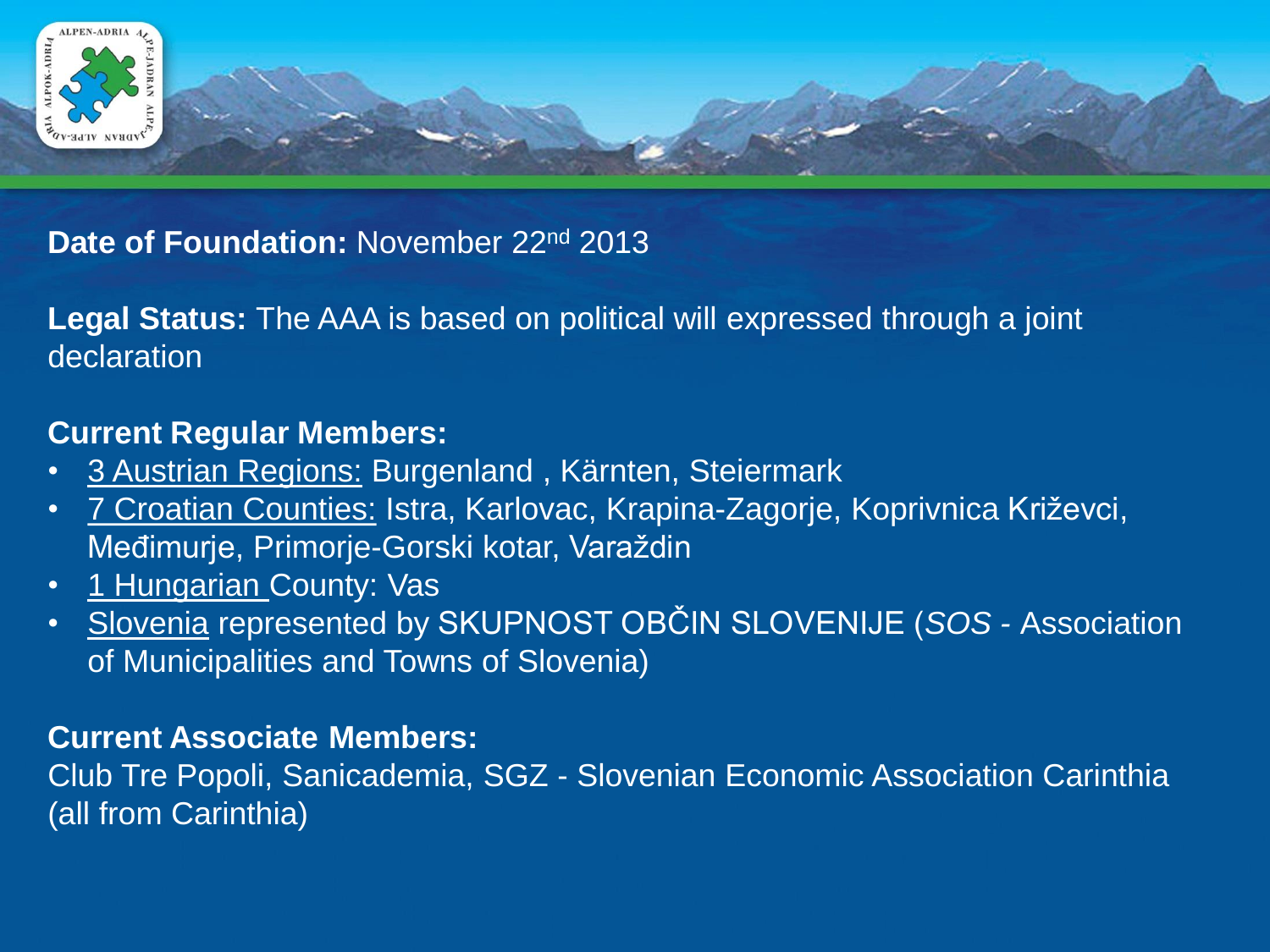



Map: Saša Kek - SOS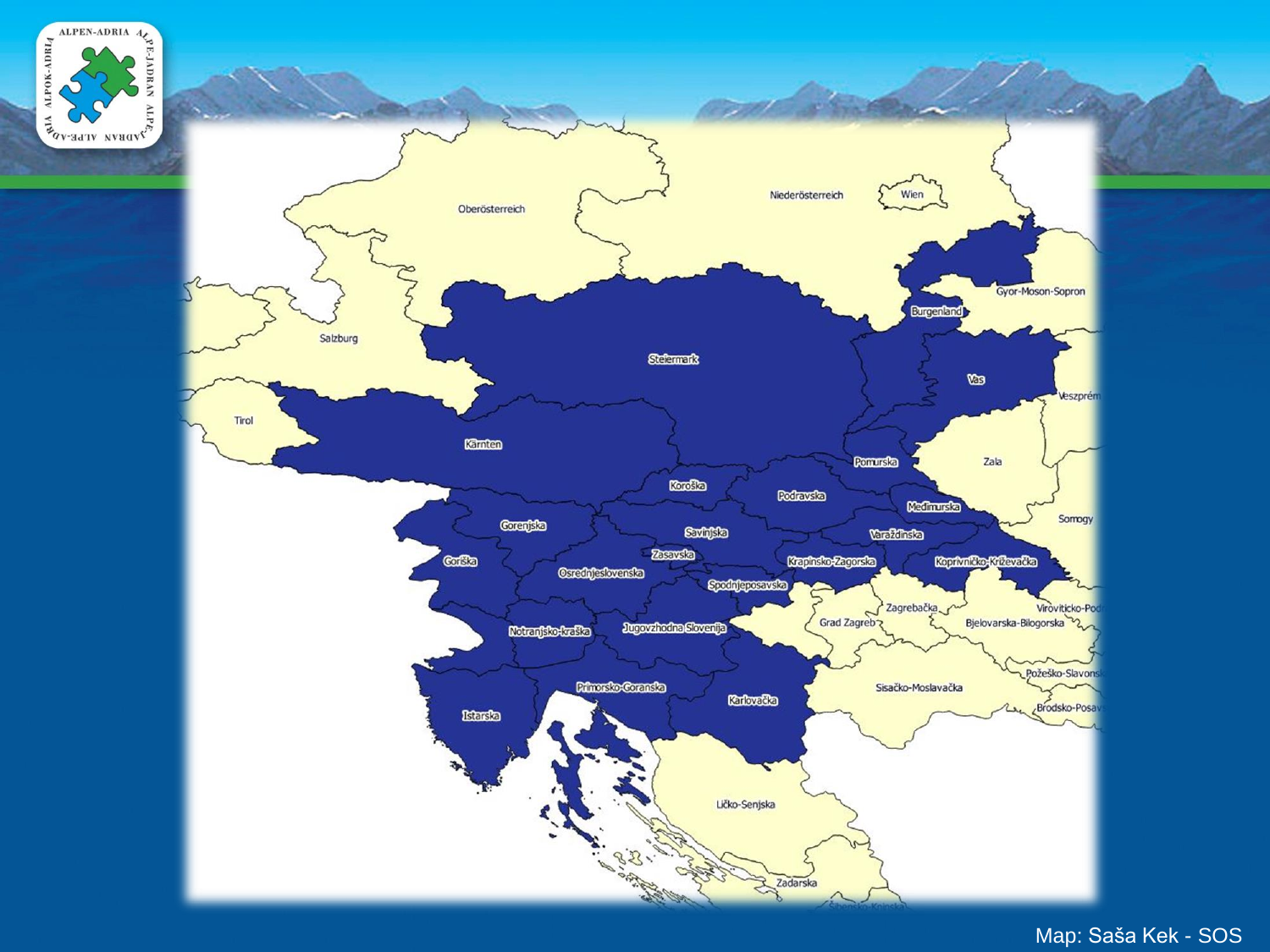

#### **Structure**

**Alps-Adriatic-Council:** Assembly of political representatives of all regular members. Meets every 2<sup>nd</sup> year. Chairman 2018/2019: County Prefect Radimir Čačić from Varaždin (Croatia)

**Steering Committee:** Consists of representatives from all Alps-Adriatic Contact Points and all Thematic Coordination Points (TCPs) plus the General Secretariat. Meets twice per year.

**Alps-Adriatic Contact Points** are installed at the regional administration of all regular members.

The actual project-oriented work is coordinated by the **Thematic Coordination Points (TCPs).**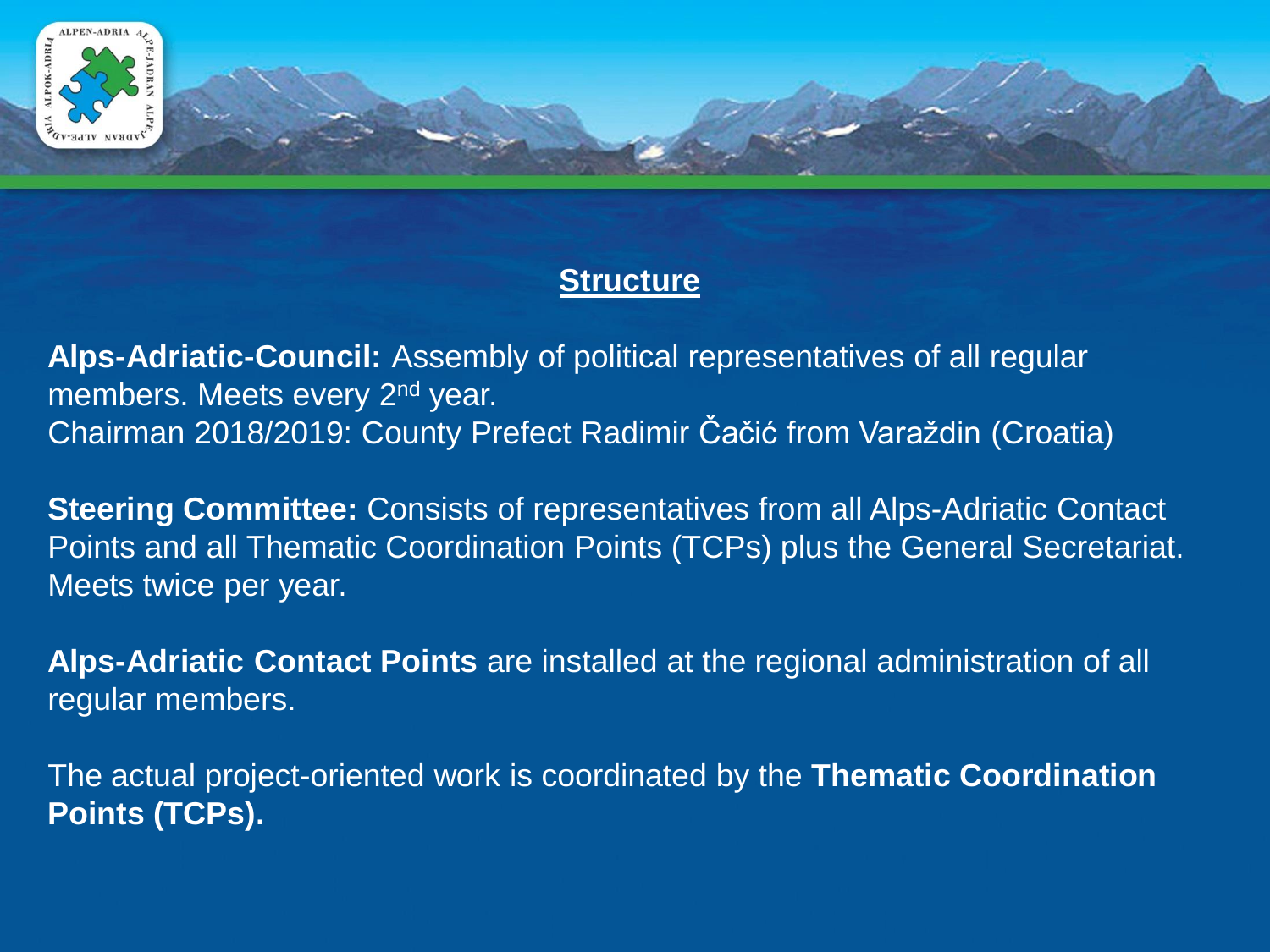

#### **Currently Active Thematic Coordination Points (TCPs):**

- **Art and Culture** (Coordination: Styria)
- **Disaster Prevention** (Coordination: Varaždin)
- **Economy (Coordination: Vas)**
- **Energy and Environment** (Coordination: Međimurje)
- **Equal Opportunities** (Coordination: Carinthia)
- **Europe** (Coordination: Burgenland)
- **Healthcare** (Coordination: Carinthia)
- **Higher Education** (Coordination: Vas)
- **Inclusion** (Coordination: Carinthia)
- **Lifelong Learning** (Coordination: Krapina-Zagorje)
- **Rural Development and Ethnic Heritage** (Coord.: Koprivnica Križevci)
- **Sports** (Coordination: Karlovac)
- **Tourism** (Coordination: Slovenia)

The **General Secretariat** is installed at the Regional Government of Carinthia in Klagenfurt within the department for "European and international Affairs".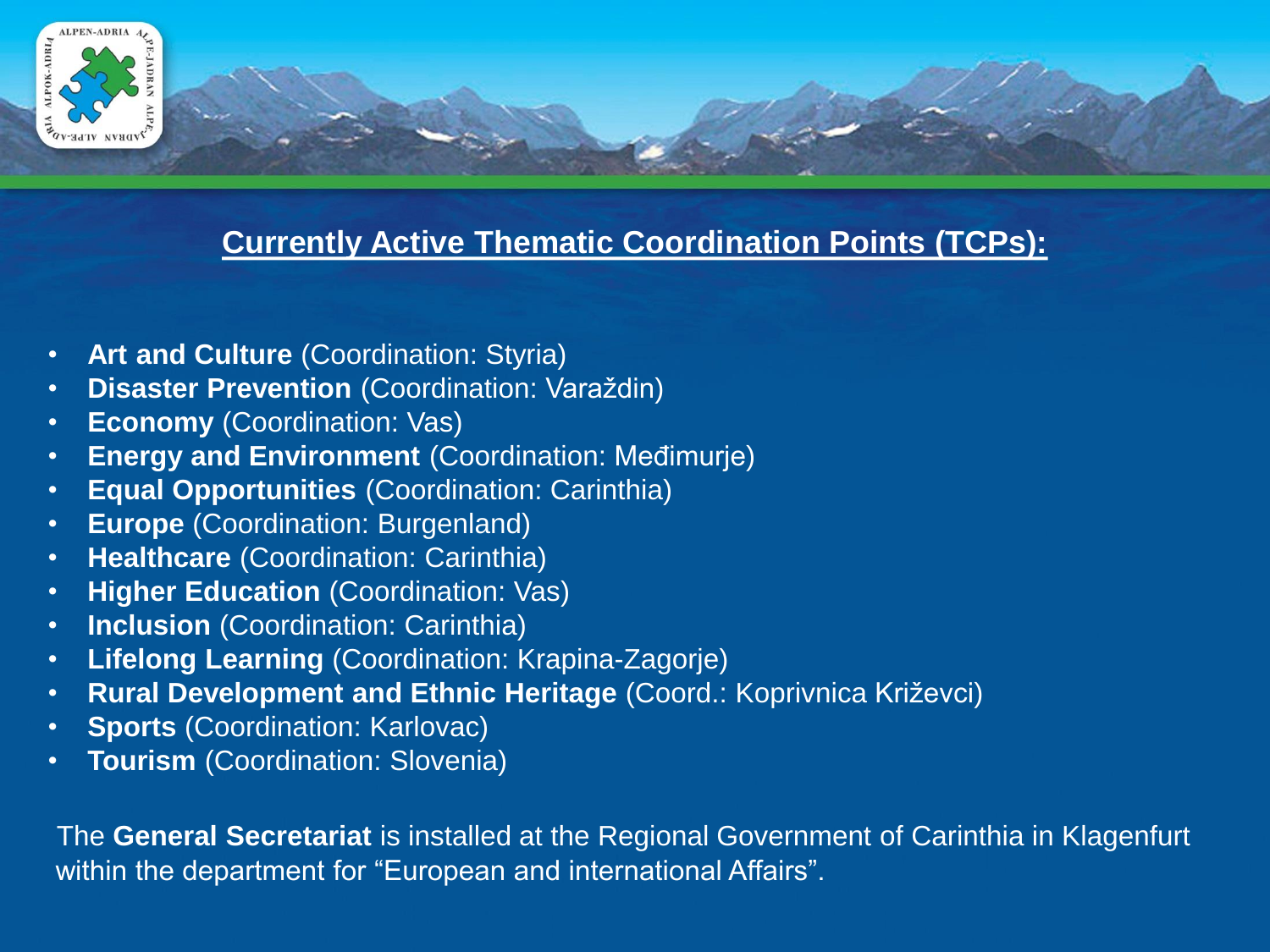

**Projects implemented since 2014: 177** among which were 17 projects cofinanced by the EU-programs "Creative Europe", "ERASMUS+" and "Europe for Citizens"

Current sum of annual membership-fees:  $\epsilon$  49.993,63

At least **3 AAA partners** from **3 different countries** are required for a joint projects.

**All members** should have the opportunity to participate in a joint project.

Non AAA-members **may** also participate at joint projects.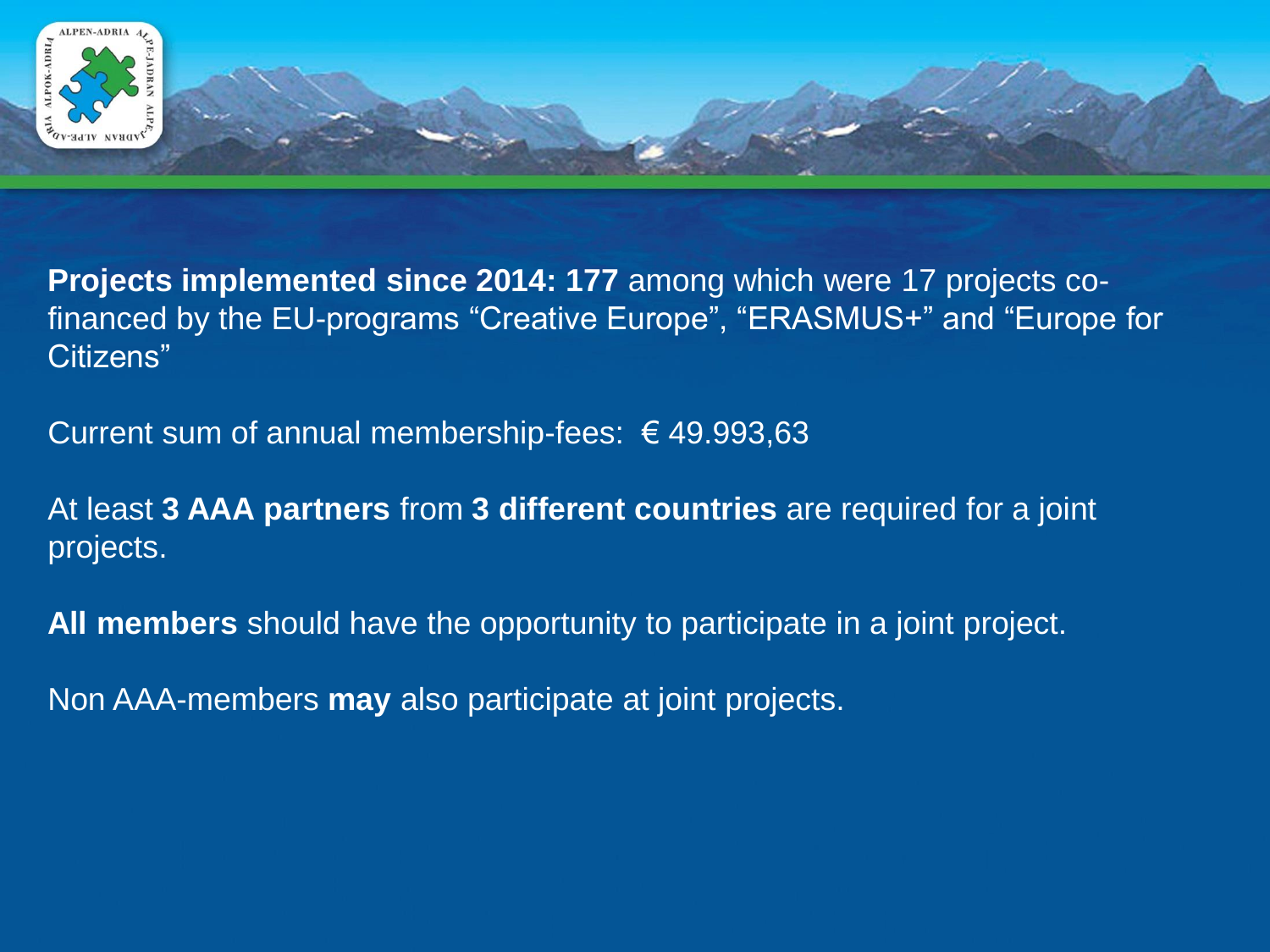

## **TCP on Art and Culture**

# **managed by Styria**

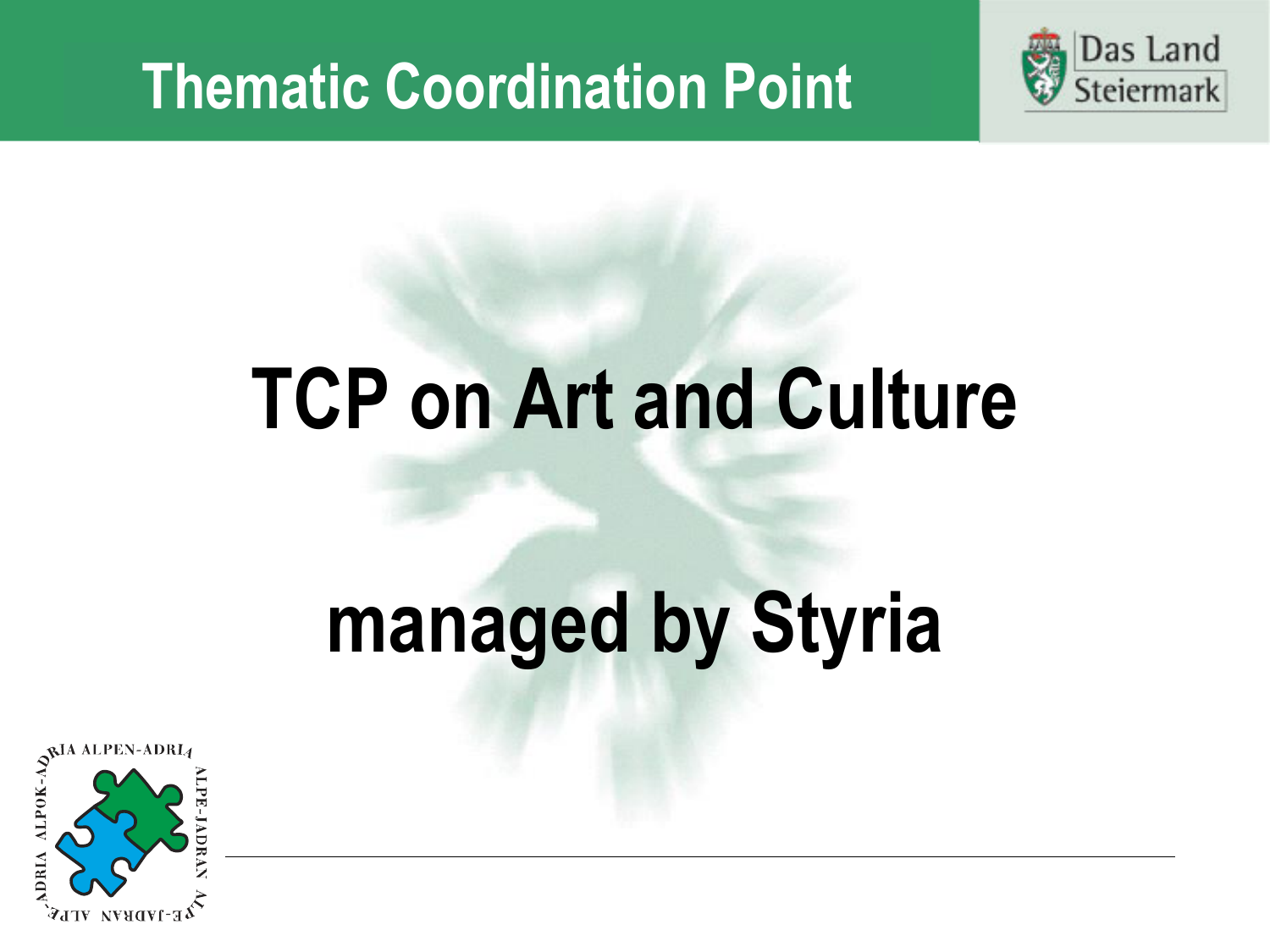

- Office of the Regional Government of Styria; Department 9 Culture, Europe, Foreign Relations Holdings and Culture International
- Since 2013: Actionfield Culture International with different packages for Artists and Artworkers in **contemporary Art** (scolarships, Calls, Service Center for EU Fundings)

 $\begin{array}{c}\n\bullet\quad\text{Focus on South-Eastern-Europe} \\
\downarrow^{\text{spia at PEN-ADRL4}}_{\text{spia}}\n\end{array}$ 

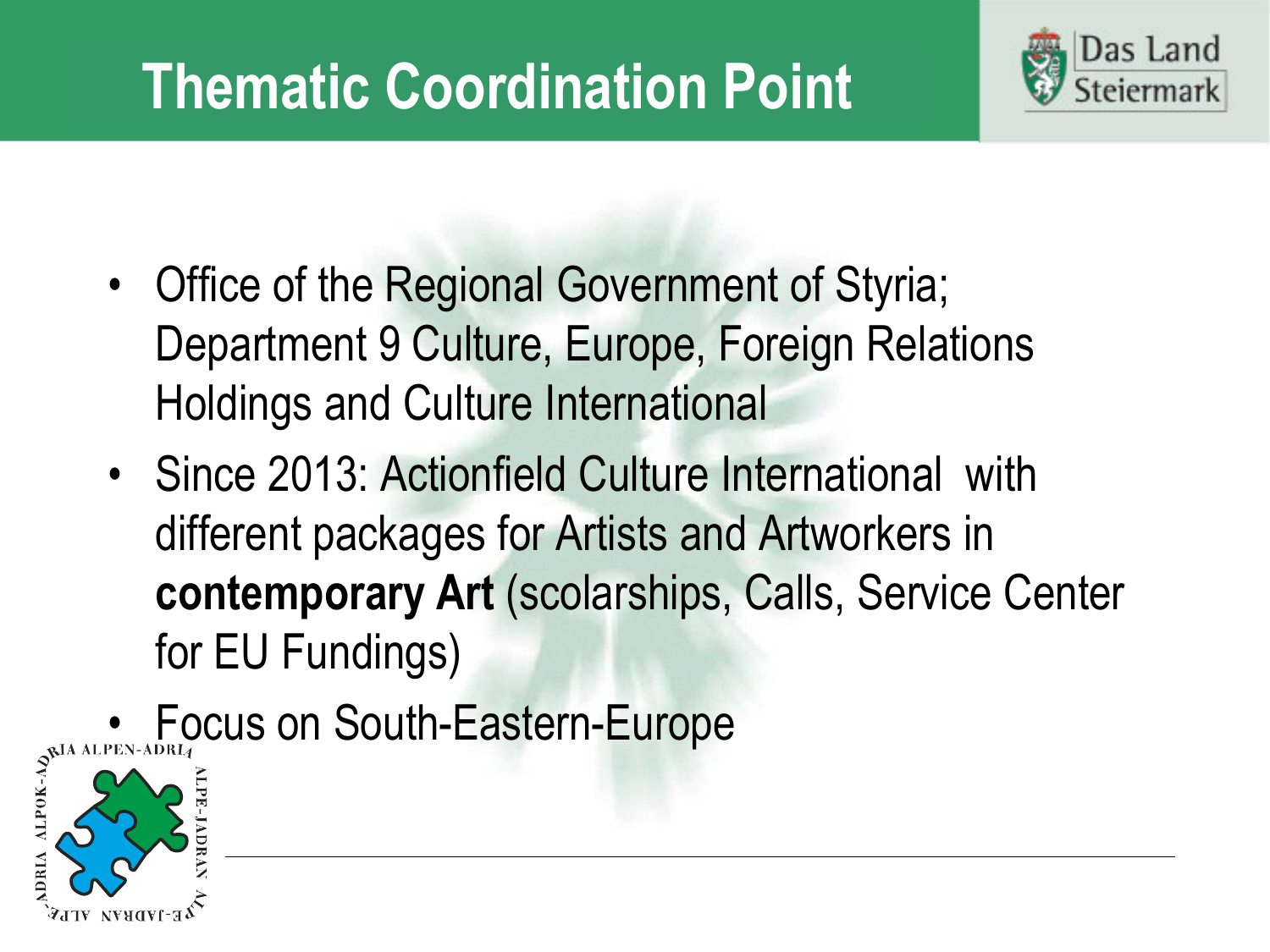

#### **Goals – for all TCPs:**

- Build up a Network between the people on different levels on a special action field
- Projects focused on EU elaboration and implementation



• Servicecenter for information, partner search and<br> $\sum_{\substack{S^{\text{NIA ALPEN-ADRL}}\\ \text{Eq.} \text{Eq.} \text{Eq.}}}$ platform for information (sharing)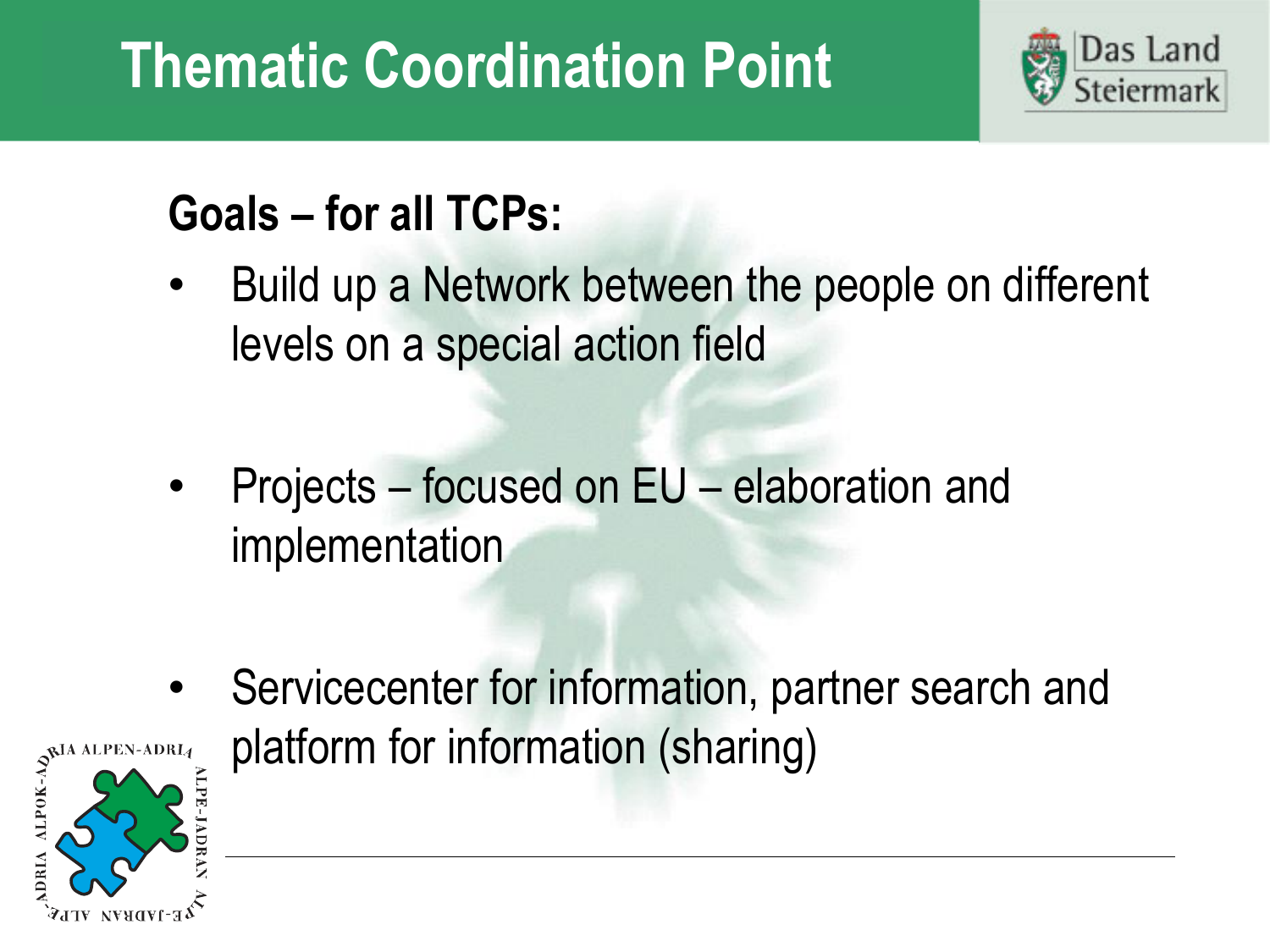### **Working method**



- bottom up
- **participative**
- mix of different fields
- TCP as a service point
- Partners from the different fields are always involved

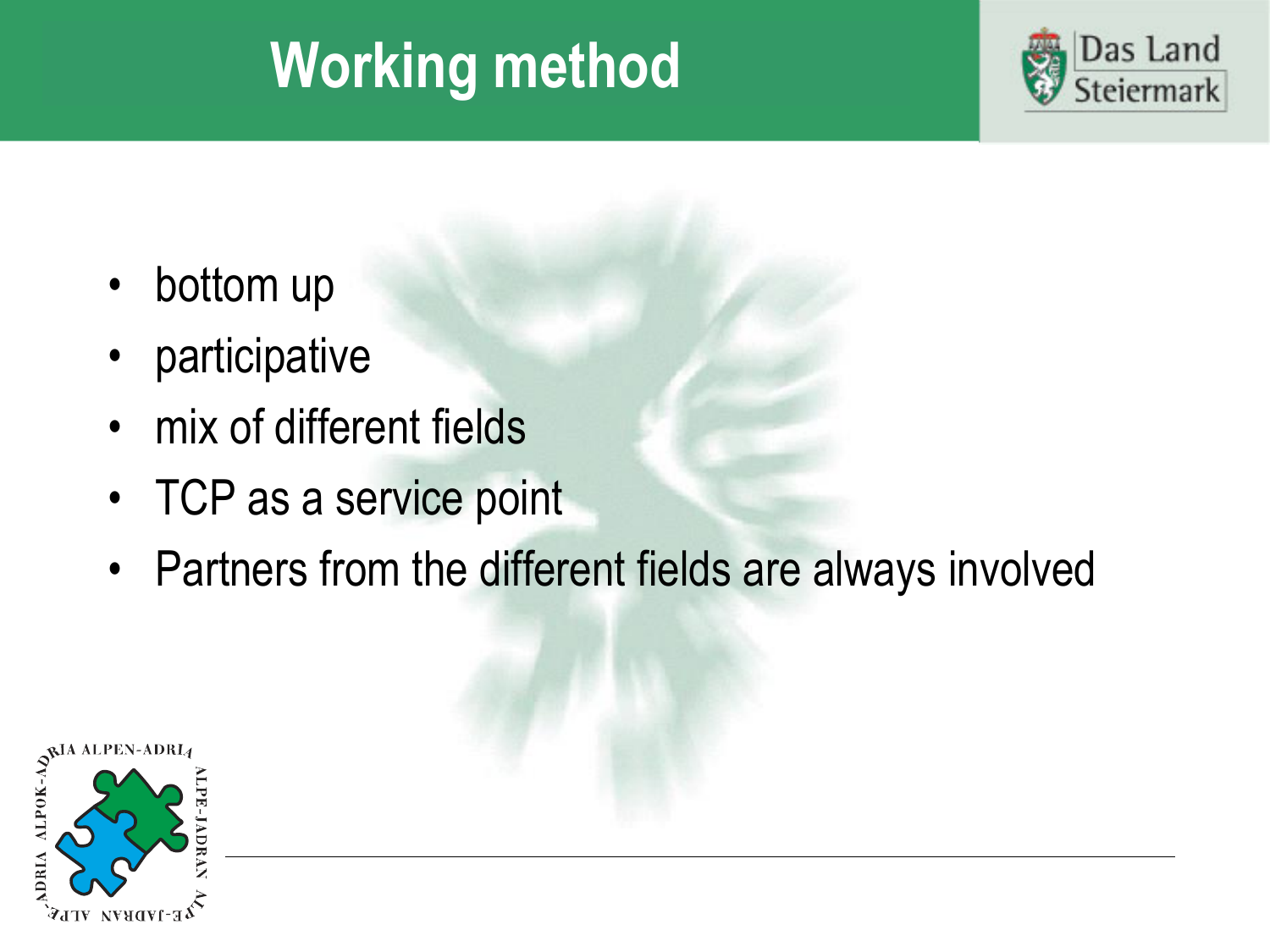### **Working method**



- 1<sup>st</sup> workshop in Styria was during the festival "steirischer herbst" 2014 in Graz. For showing the possibilities.
- Outcome: Partner search in the field of Art and Culture for projects – the budget must go to the group we are working for - we made two network-rounds in the AAAarea (outcome: three EU-projects).
- All Network-Meetings were in cooperation with culture  $\sum_{n=1}^{\infty}$  institutions from the regions

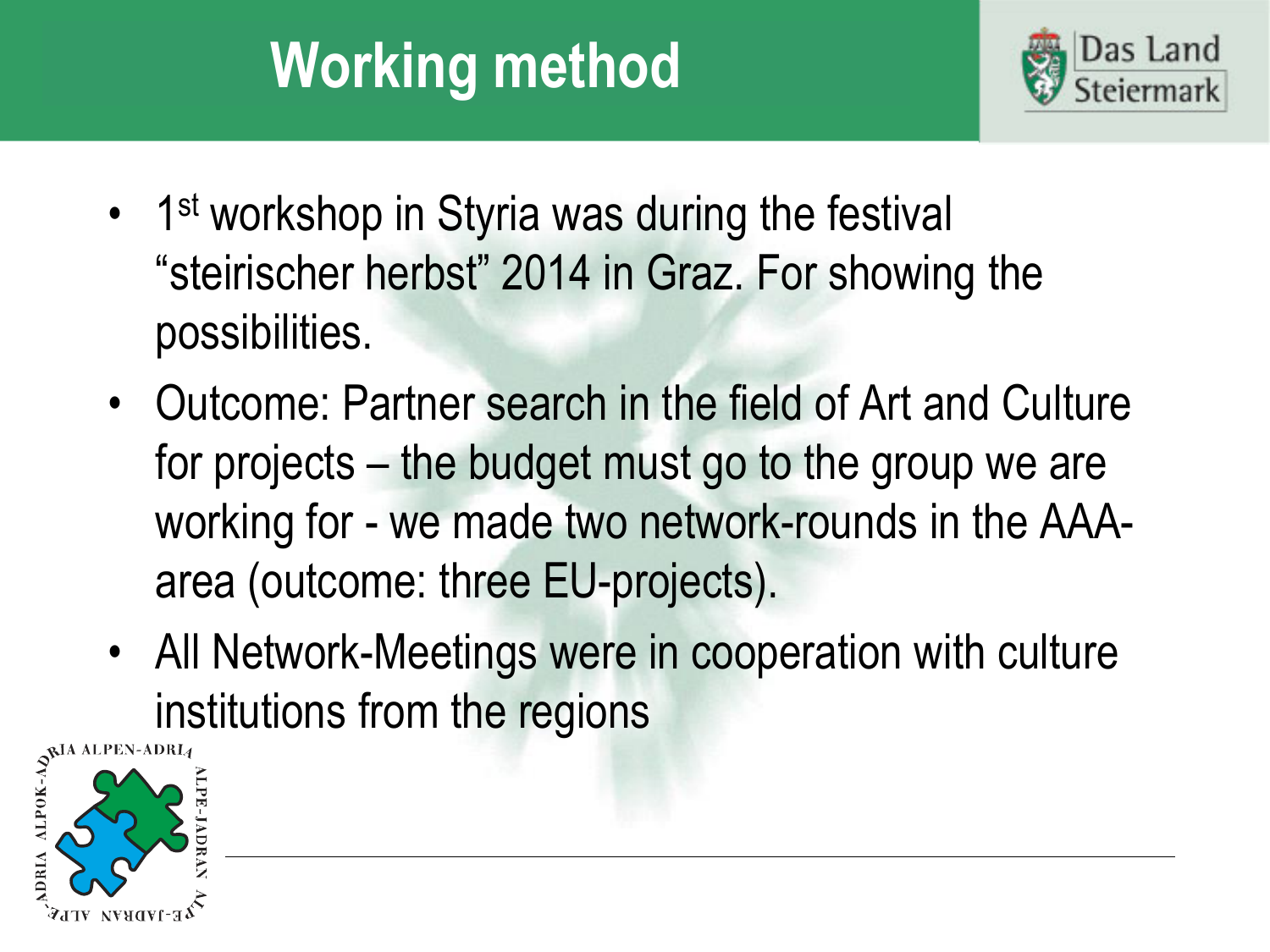### **Working method**



- Face to face consultations
- Network-Meetings
- Workshops
- Facebook
- Website
- Mailing-List

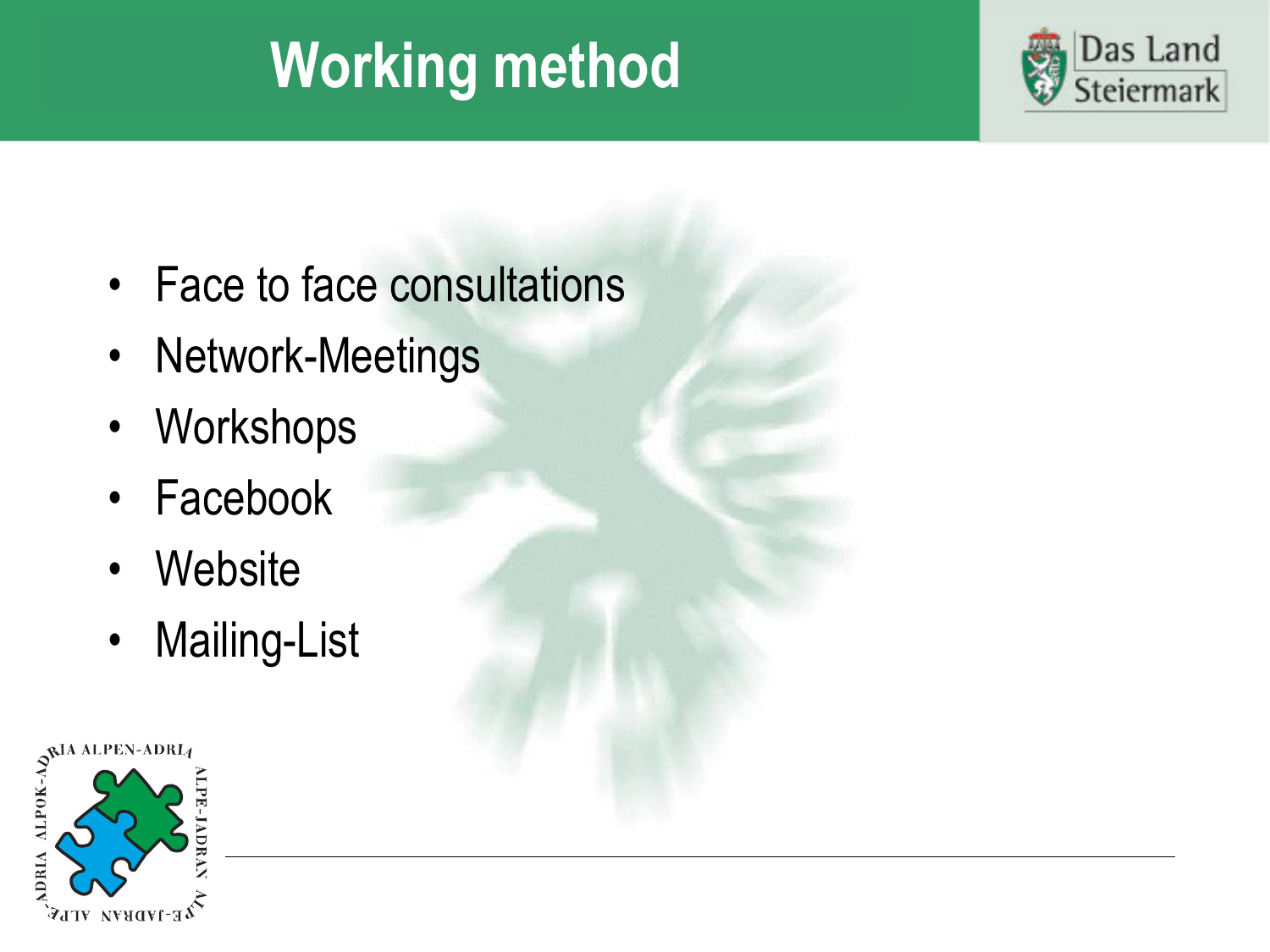### **TCP Art and Culture**



- Focus on contemporary Art and Culture
- Different possibilities: Preparation, Implementation, Joint Project
- Since 2014 Art and Culture:

59 projects – around € 100.000,-- 17 projects EU programs

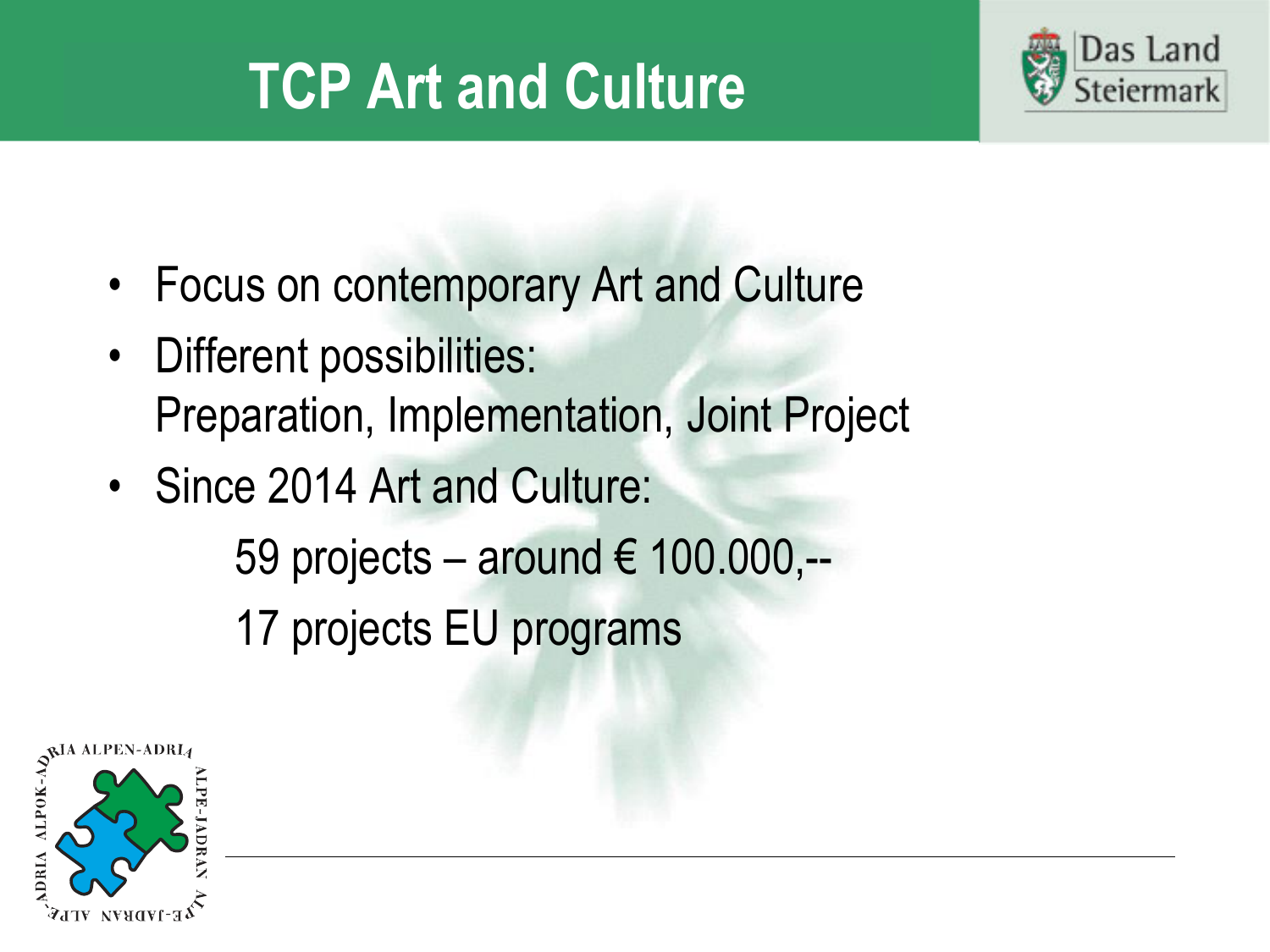

Sandra **KOCUVAN**

Office of the Regional Government of Styria Department 9 Culture, Europe, Foreign Relations Holdings and Culture International Landhausgasse 7 8010 Graz AUSTRIA Tel.: + 43 316 877-3161 Mobile: +43.676.8666.3161

E-mail: sandra.kocuvan@stmk.gv.at www.kultur.steiermark.at



Facebook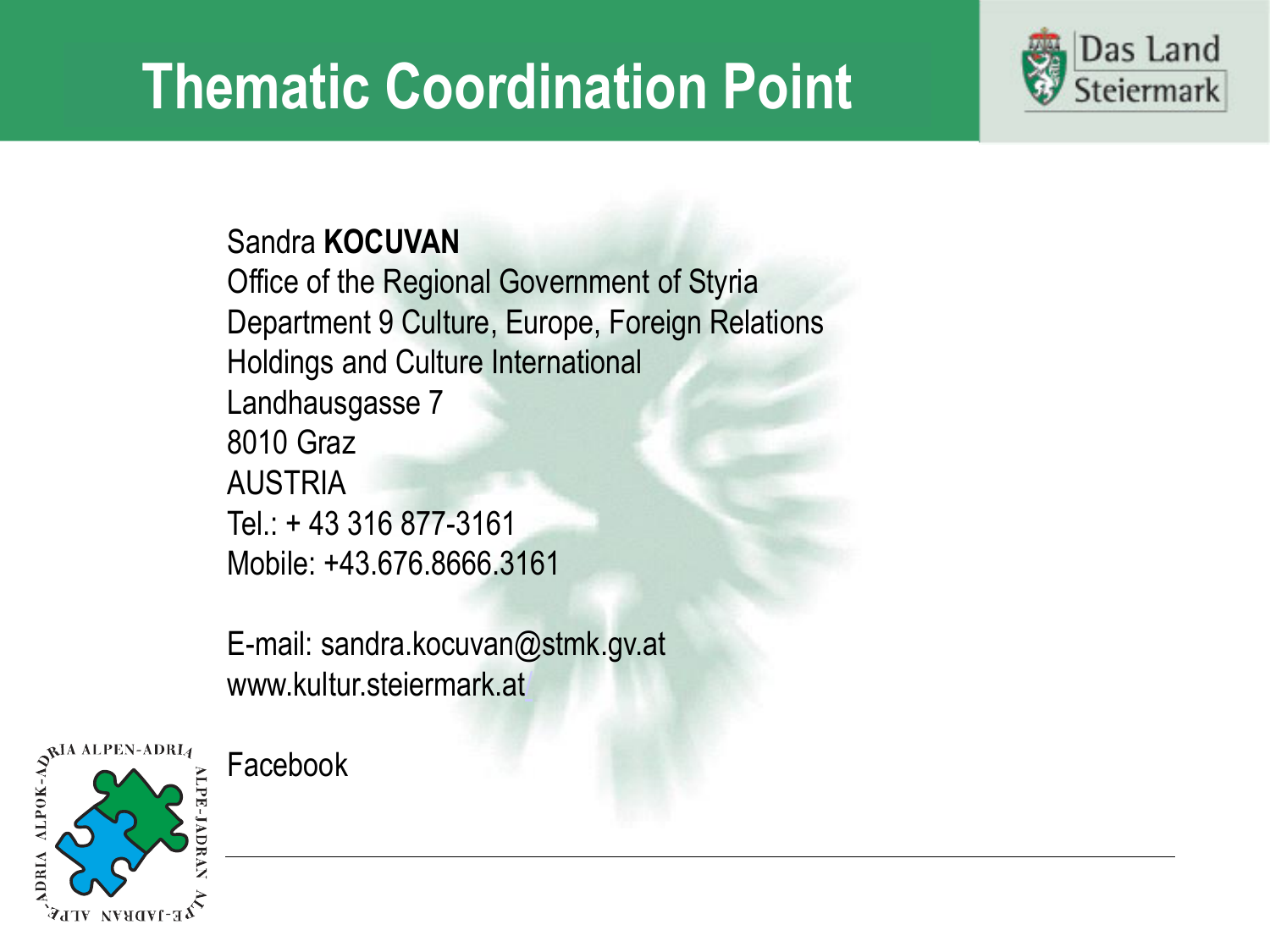

#### **Contact details for the General Secretariat:**

General Secretariat of the Alps-Adriatic-Alliance Alps-Adriatic Contact Point Carinthia Regional Government of Carinthia Mießtaler Straße1 9020 Klagenfurt am Wörthersee AUSTRIA Tel.: +43(0)5 0536-10134 Mobile: +43(0)664/80-536-10134 E-mail: [thomas.pseiner@ktn.gv.at](mailto:thomas.pseiner@ktn.gv.at) [abt1.alpeadria@ktn.gv.at](mailto:abt1.alpeadria@ktn.gv.at)

**www.alps-adriatic-alliance.org**